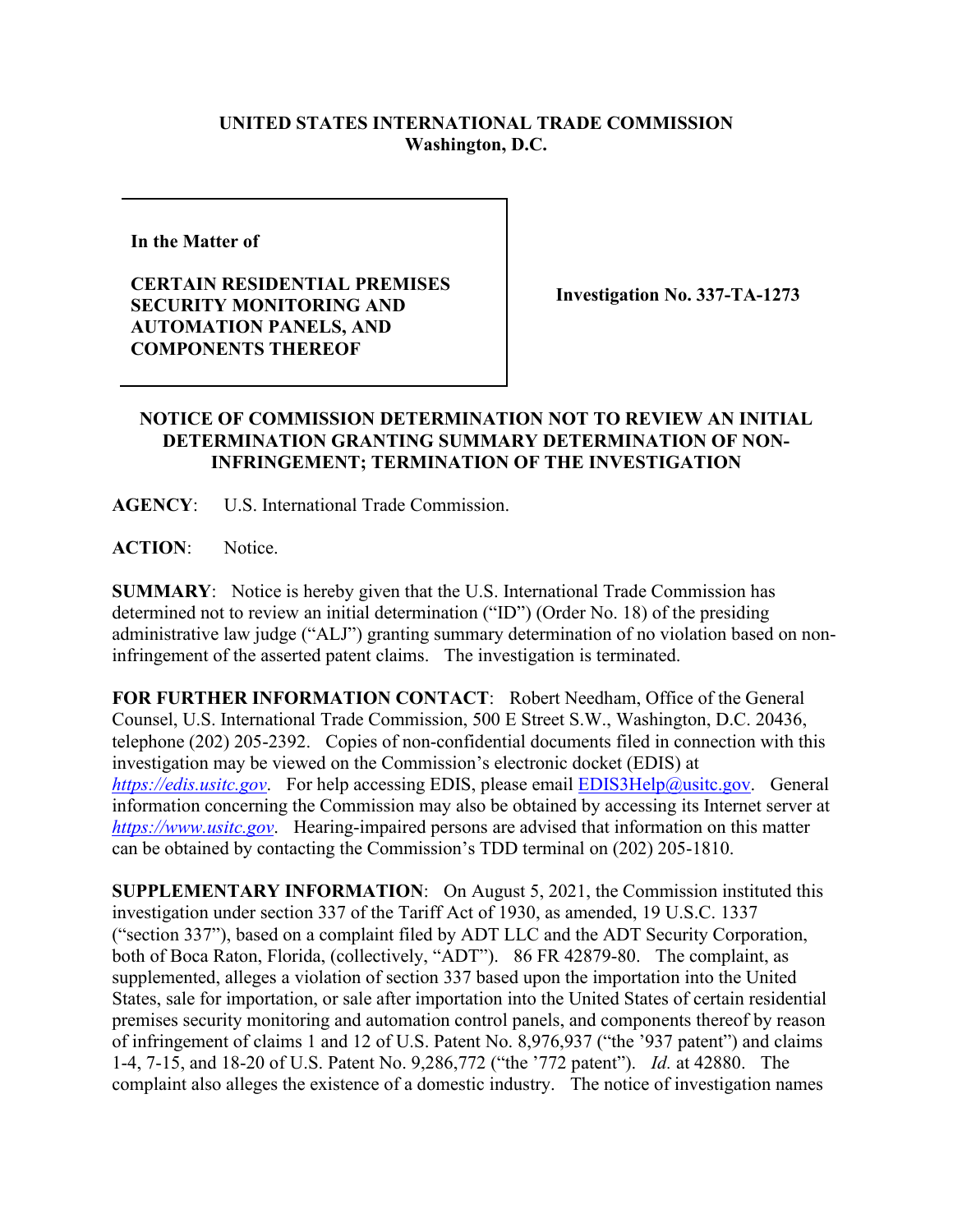as a respondent Vivint, Inc., of Provo, Utah ("Vivint"). *Id.* The Office of Unfair Import Investigations ("OUII") is also a party to the investigation. 87 FR 476 (Jan. 5, 2022).

The Commission subsequently terminated the investigation with respect to all asserted claims of the '937 patent and claims 1, 7-12, and 18-20 of the '772 patent based on withdrawal of the complaint as to those claims. Order No. 10 (Dec. 17, 2021), *unreviewed by* Notice (Jan. 18, 2022); Order No. 15 (Mar. 21, 2022), *unreviewed by* Notice (Apr. 12, 2022). Claims 2, 3, and 4 of the '772 patent are therefore the only claims that remain in the investigation.

On March 10, 2022, Vivint moved for a summary determination pursuant to Commission Rule 210.18 (19 CFR 210.18) of no violation of section 337 based on invalidity, and alternatively, non-infringement. Vivint argued that the "processor" limitations of the asserted claims should be construed to allow those limitations to be satisfied by multiple processors, and that under that construction, all the asserted claims are invalid as anticipated by U.S. Patent Pub. No. 2010/0102171. Vivint alternatively argued that, if the "processor" limitations of the asserted claims are construed to require that a single processor must satisfy all of the "processor" limitations, none of the accused products infringe the asserted claims because no single processor satisfies all the "processor" limitations.

On March 21, 2022, ADT filed a response opposing the motion, arguing that the "processor" limitations require a single processor, but contending that the accused products contained a processor that satisfied all the limitations. On March 28, OUII filed a response in support of the motion, arguing that the "processor" limitations require at least one processor that satisfies all the "processor" limitations and that the accused products do not infringe because they do not contain a processor that satisfies all of the "processor" limitations. On March 24, 2022, and March 31, 2022, Vivint filed replies to ADT's and OUII's responses, respectively.

On April 22, 2022, the ALJ issued the subject ID (Order No. 18) pursuant to Commission Rules 210.18(b) and 210.42(c) (19 CFR 210.18(b), 210.42(c)), granting in part Vivint's motion and finding summary determination of no violation because ADT failed to establish that the accused products infringe any asserted claim. The ID finds that the "processor" limitations require at least one processor that satisfies all of the "processor" limitations, and that ADT failed to show that the accused products contain a "processor" that satisfies all the "processor" limitations.

On May 4, 2022, ADT filed a petition for review of the ID. Also on May 4, 2022, Vivint filed a contingent petition for review of the ID. On May 9, 2022, Vivint responded to ADT's petition, and on May 11, 2022, ADT responded to Vivint's contingent petition for review. Also on May 11, 2022, OUII responded to both petitions.

The Commission has determined not to review the subject ID. The investigation is hereby terminated with a finding of no violation.

The Commission vote for this determination took place on June 8, 2022.